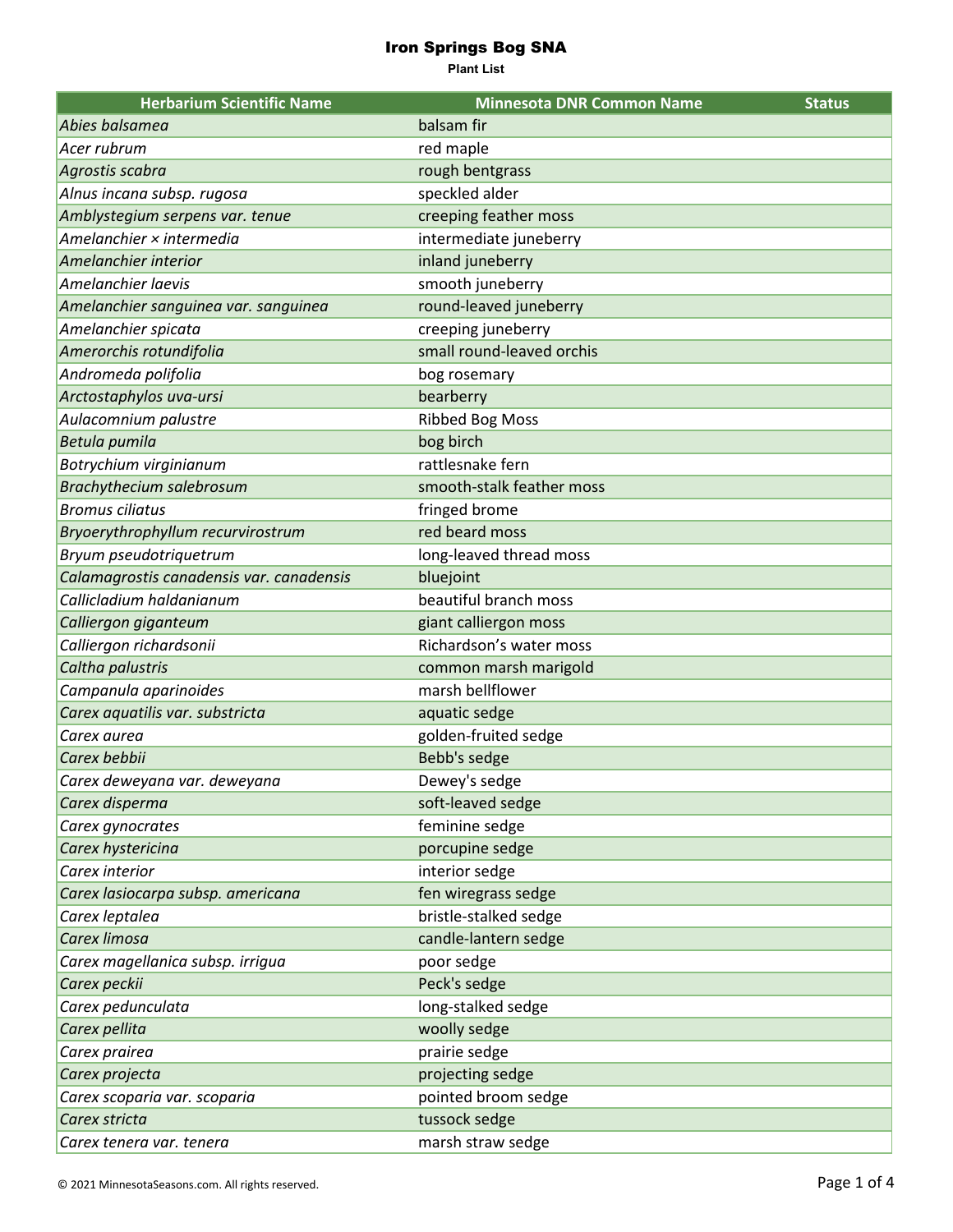**Plant List**

| <b>Herbarium Scientific Name</b>      | <b>Minnesota DNR Common Name</b>     | <b>Status</b> |
|---------------------------------------|--------------------------------------|---------------|
| Carex vaginata                        | sheathed sedge                       |               |
| Carex vulpinoidea                     | fox sedge                            |               |
| Castilleja coccinea                   | Indian paintbrush                    |               |
| Chimaphila umbellata subsp. umbellata | pipsissewa                           |               |
| Cicuta bulbifera                      | bulb-bearing water hemlock           |               |
| Cinna latifolia                       | drooping woodreed                    |               |
| Circaea alpina                        | alpine enchanter's nightshade        |               |
| Cirsium vulgare                       | bull thistle                         |               |
| Climacium dendroides                  | Common tree moss                     |               |
| Coeloglossum viride                   | long-bract frog orchid               |               |
| Conardia compacta                     | compact feather-moss                 |               |
| Conocephalum conicum                  | great scented liverwort              |               |
| Corallorhiza trifida                  | early coralroot                      |               |
| Cornus canadensis                     | bunchberry                           |               |
| Cornus sericea                        | red-osier dogwood                    |               |
| Corylus americana                     | American hazelnut                    |               |
| Cynoglossum virginianum var. boreale  | wild comfrey                         |               |
| Cypripedium acaule                    | stemless lady's slipper              |               |
| Cypripedium arietinum                 | ram's head orchid                    | Threatened    |
| Cypripedium parviflorum var. makasin  | northern small yellow lady's slipper |               |
| Cypripedium reginae                   | showy lady's slipper                 |               |
| Dichanthelium depauperatum            | poor panic grass                     |               |
| Dicranum montanum                     | mountain broom moss                  |               |
| Dicranum ontariense                   | Ontario broom moss                   |               |
| Dicranum undulatum                    | bog broom moss                       |               |
| Drepanocladus aduncus                 | Knieff's hook moss                   |               |
| Drosera rotundifolia                  | round-leaved sundew                  |               |
| Dryopteris cristata                   | crested fern                         |               |
| Eleocharis erythropoda                | bald spikerush                       |               |
| Eleocharis sp.                        | spikerush                            |               |
| Entodon cladorrhizans                 | flat-stem silk moss                  |               |
| Epilobium palustre                    | marsh willow herb                    |               |
| Equisetum arvense                     | field horsetail                      |               |
| Equisetum fluviatile                  | water horsetail                      |               |
| Equisetum laevigatum                  | smooth scouring rush                 |               |
| Equisetum palustre                    | marsh horsetail                      |               |
| Erigeron strigosus                    | daisy fleabane                       |               |
| Eriophorum viridicarinatum            | green-keeled cottongrass             |               |
| Eutrochium maculatum                  | spotted Joe pye weed                 |               |
| Galium labradoricum                   | labrador bedstraw                    |               |
| Galium obtusum var. obtusum           | obtuse bedstraw                      |               |
| Galium triflorum                      | sweet-scented bedstraw               |               |
| Gentianopsis virgata subsp. virgata   | lesser fringed gentian               |               |
| Geum rivale                           | purple avens                         |               |
| Glyceria striata                      | fowl manna grass                     |               |
| Goodyera repens                       | lesser rattlesnake plantain          |               |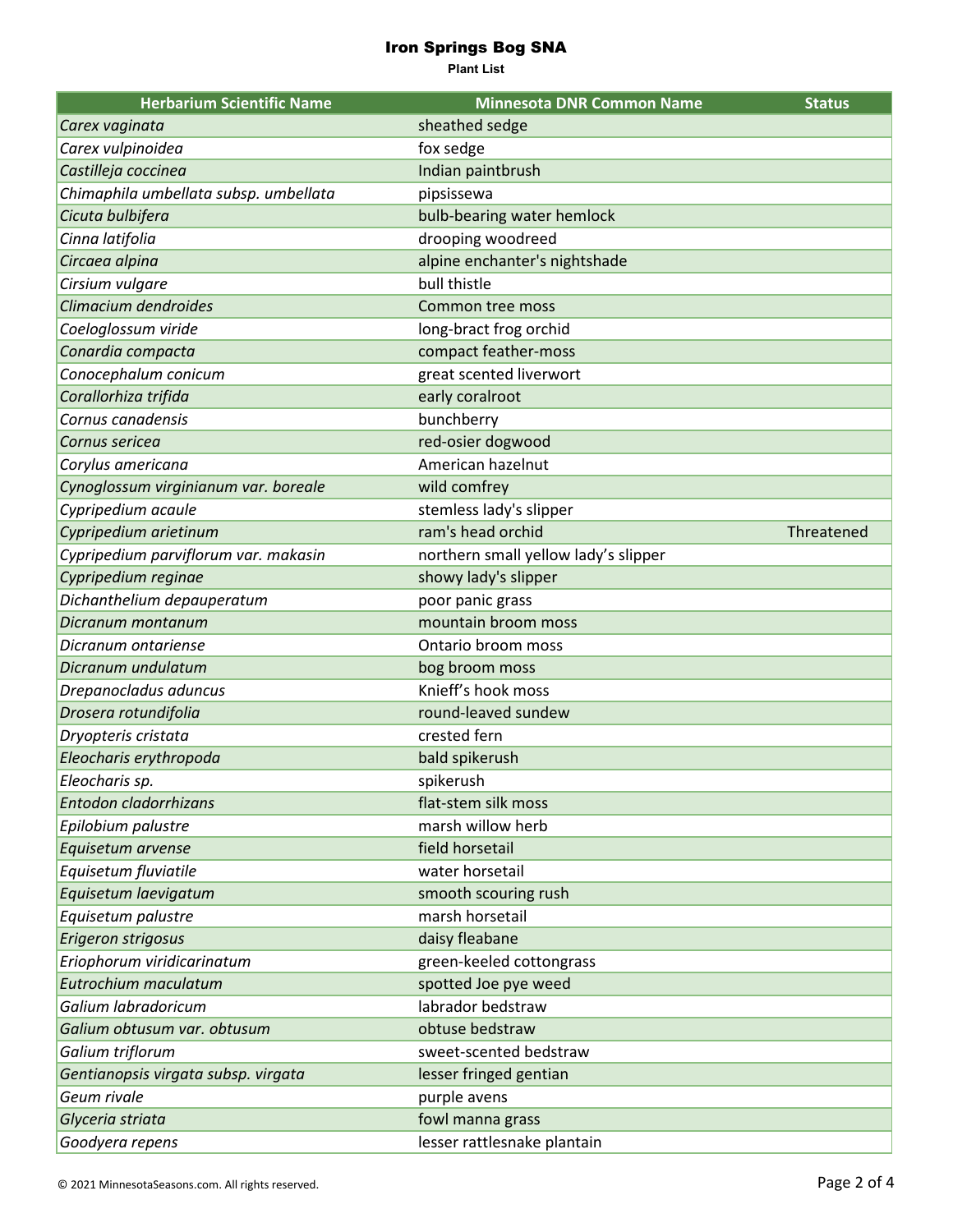**Plant List**

| <b>Herbarium Scientific Name</b>    | <b>Minnesota DNR Common Name</b>  | <b>Status</b>          |
|-------------------------------------|-----------------------------------|------------------------|
| Gymnocarpium robertianum            | northern oak fern                 | <b>Special Concern</b> |
| Hamatocaulis lapponicus             | Lapland hook moss                 |                        |
| Helianthus maximiliani              | Maximilian's sunflower            |                        |
| <b>Helianthus tuberosus</b>         | Jerusalem artichoke               |                        |
| Helodium blandowii                  | Blandow's bog moss                |                        |
| Huperzia lucidula                   | shining fir moss                  |                        |
| Impatiens capensis                  | spotted touch-me-not              |                        |
| Juncus dudleyi                      | Dudley's rush                     |                        |
| Lactuca canadensis                  | Canada wild lettuce               |                        |
| Larix laricina                      | tamarack                          |                        |
| Liatris ligulistylis                | northern plains blazing star      |                        |
| Linnaea borealis var. longiflora    | twinflower                        |                        |
| Listera cordata var. cordata        | heart-leaved twayblade            |                        |
| Lonicera caerulea                   | sweetberry honeysuckle            |                        |
| Lonicera oblongifolia               | swamp fly honeysuckle             |                        |
| Lycopodium annotinum                | bristly clubmoss                  |                        |
| Lycopodium clavatum                 | running clubmoss                  |                        |
| Maianthemum stellatum               | starry false Solomon's seal       |                        |
| Maianthemum trifolium               | three-leaved false Solomon's seal |                        |
| Malaxis monophyllos var. brachypoda | white adder's mouth               | Special Concern        |
| Malaxis paludosa                    | bog adder's mouth                 | Endangered             |
| Malaxis unifolia                    | green adder's mouth               |                        |
| Menyanthes trifoliata               | buckbean                          |                        |
| Mitella nuda                        | naked miterwort                   |                        |
| Moneses uniflora                    | one-flowered pyrola               |                        |
| Muhlenbergia glomerata              | clustered muhly grass             |                        |
| Orthilia secunda                    | one-sided pyrola                  |                        |
| Panicum capillare subsp. capillare  | witch grass                       |                        |
| Phalaris arundinacea                | reed canary grass                 |                        |
| Picea mariana                       | black spruce                      |                        |
| Platanthera dilatata var. dilatata  | tall white bog orchid             |                        |
| Platanthera huronensis              | tall northern bog orchid          |                        |
| Platanthera obtusata                | small northern bog orchid         |                        |
| Platanthera orbiculata              | large round-leaved orchid         |                        |
| Platanthera sp.                     | orchid                            |                        |
| Prenanthes alba                     | white rattlesnakeroot             |                        |
| Pyrola asarifolia                   | pink shinleaf                     |                        |
| Quercus rubra                       | northern red oak                  |                        |
| Ranunculus aquatilis var. diffusus  | limp white water crowfoot         |                        |
| Rhamnus alnifolia                   | dwarf alder                       |                        |
| Rhododendron groenlandicum          | labrador tea                      |                        |
| Ribes glandulosum                   | skunk currant                     |                        |
| <b>Rubus pubescens</b>              | dwarf raspberry                   |                        |
| Rumex britannica                    | great water dock                  |                        |
| Salix bebbiana                      | <b>Bebb's willow</b>              |                        |
| Salix discolor                      | pussy willow                      |                        |